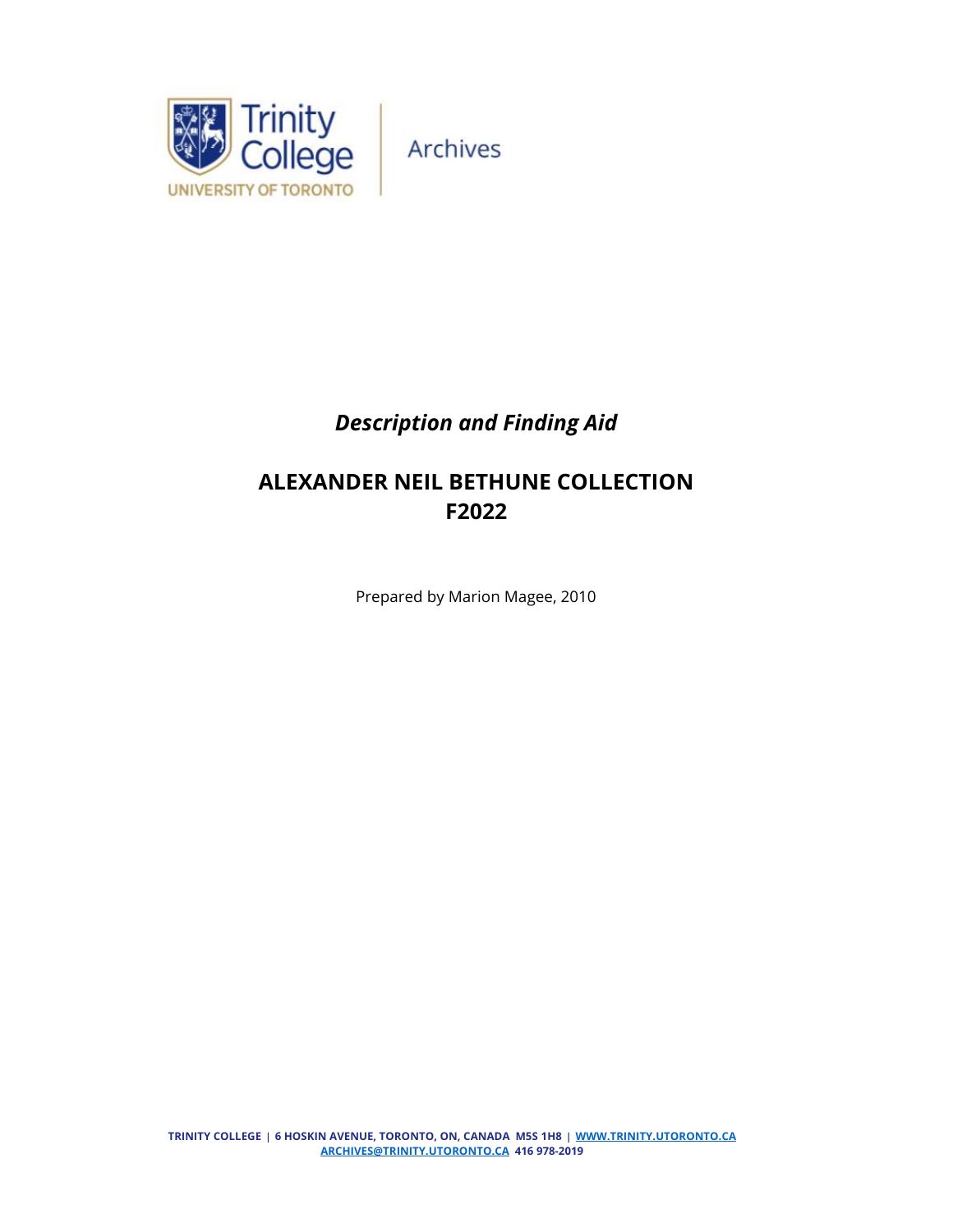# **ALEXANDER NEIL BETHUNE COLLECTION**

**Dates of creation:** 

1835-1866

**Extent:**  7cm of textual material

## **Biographical sketch:**

Alexander Neil Bethune was born on 28 August 1800 at Williamstown, Charlottenburg Township, Upper Canada, and died on 3 February 1879 at Toronto, Ontario. He married Jane Eliza Crooks and had ten children.

 From 1810 to 1812 Alexander Neil was a student at the grammar school run by the Reverend John Strachan at Cornwall, Upper Canada. His movements from 1812 to 1819 are not known for certain, but in the autumn of 1819 he wrote from Montreal that he had determined to go to York "to place himself under the care and direction of Dr. Strachan." From 1819 to 1823 Bethune remained at York as a student of divinity supported by the Society for the Propagation of the Gospel. He was made a deacon by Bishop Jacob Mountain on 24 August 1823 and priest on 26 September 1824. He had charge of the parish of The Forty (Grimsby) and an out-station at Twelve Mile Creek (St. Catharines). In 1827 Bethune became the incumbent of the parish of Cobourg; he was later its rector and served there until 1867.

 In 1831 he made the first of a number of trips to England on behalf of the Church of England in the colony, on this occasion in support of the University of King's College (later the University of Toronto) and the Church of England's rights to the clergy reserves in Upper Canada, questions on which his views resembled closely those of Strachan.

 While at Cobourg, Bethune became first editor of *The Church*, a weekly newspaper that began publication on 6 May 1837. The newspaper's founding came from the need to rally Church support for its stand on the clergy reserves. Bethune had made a careful study of the whole question, and Strachan, chairman of the newspaper's committee, found in Bethune a man whom he could trust and in whom he could confide. Indeed Strachan directed much of the editorial policy.

 When the diocese of Toronto was carved out of that of Quebec in 1839, Strachan became its first bishop and he appointed Bethune as one of his chaplains. In October 1841 Strachan asked his chaplains (Bethune, Henry James Grasett, and Henry Scadding) to draw up a plan for training divinity students pending the establishment of a regular college. The plan was submitted, and on 27 November Strachan announced the appointment of Bethune, though he did not have a degree, as professor of theology. The Diocesan Theological Institution opened in Cobourg in January 1842 with 15 students but was attended by indifferent success and considerable controversy and ten years later was merged with the University of Trinity College.

 In 1845 Strachan appointed Bethune his ecclesiastical commissary for the archdeaconry of York with the title of "the Reverend Official." In 1847, upon Strachan's resignation, Bethune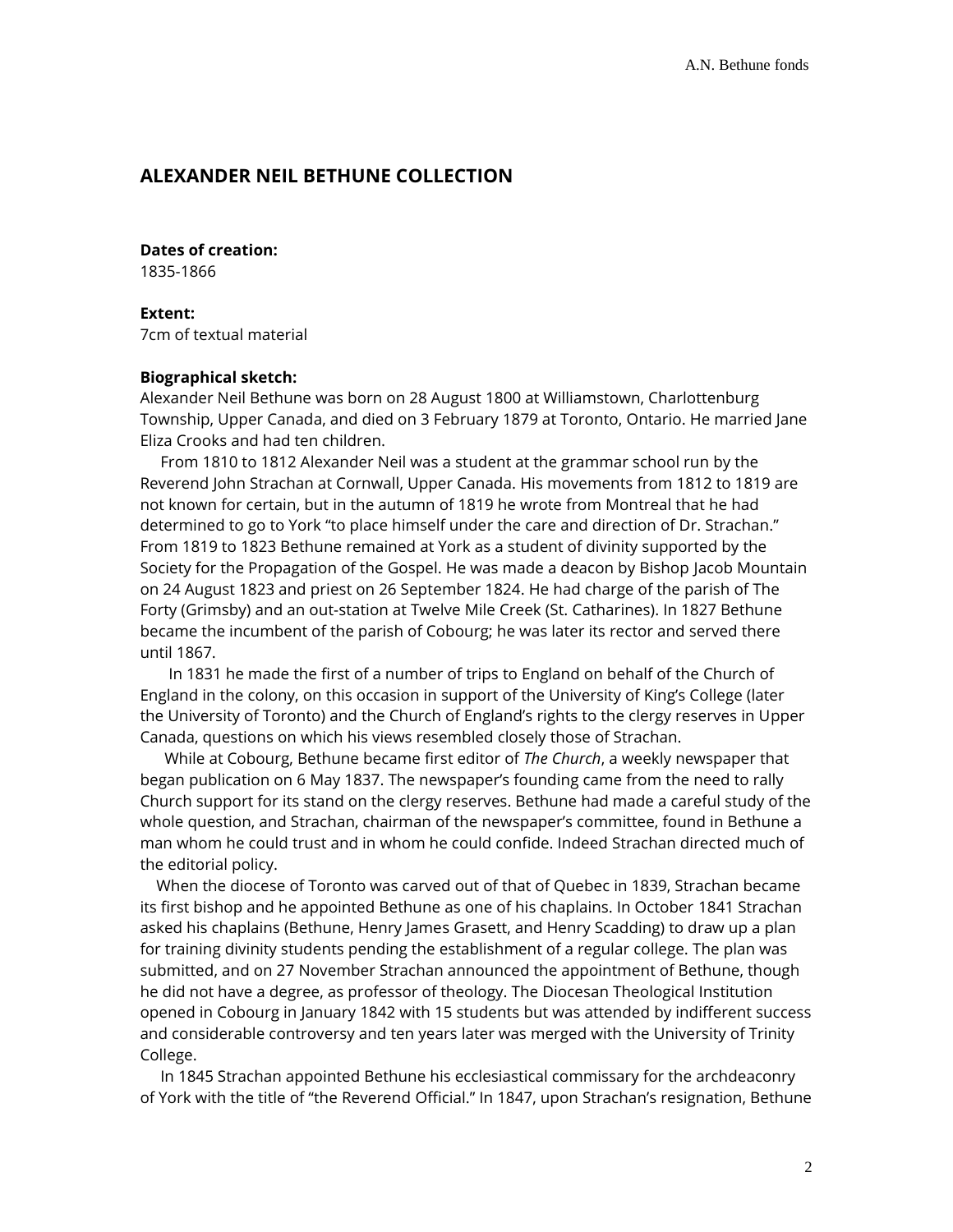became archdeacon of York. He gave up the editorship of *The Church* while remaining principal of the college. As Strachan's chief administrative assistant, he made regular visitations of the parishes, checking church buildings and rectories, reviewing parish registers, advising on pastoral problems, and making reports to the bishop.

 Strachan prevailed upon King's College, Aberdeen, to confer upon his archdeacon the degree of doctor of divinity in 1847; ten years later Trinity College conferred upon him the honorary degree of Doctor of Canon Law. In the spring of 1852 Bethune went to England at Strachan's bidding to raise financial support for Trinity College. Bethune was also his church's spokesman in England during the final battle over the clergy reserves. He met with limited success in both tasks.

When the diocese of Toronto was subdivided in 1857 and again in 1862, Bethune lost both episcopal elections to local candidates in part because opposition in the Church to Strachan spilled over onto Bethune. However in 1866 Strachan requested a coadjutor and on 21 September Bethune was elected (after the withdrawal of George Whitaker, the provost of Trinity College). Bethune took the title of bishop of Niagara and was consecrated by Strachan on 25 January 1867.

Later that year Bethune represented the diocese of Toronto in place of the failing Strachan at the first Lambeth Conference. He returned to Toronto just before Strachan's funeral on 5 November. Bethune succeeded his mentor on 1 November 1867, resigning both the rectory of Cobourg and the archdeaconry of York. He continued as bishop of Toronto until his death in 1879 but he was never able to escape the opposition which Strachan's methods and policies had stirred up and his tenure was dogged with controversy between the 'high' church and 'low' church factions within the diocese.

[Source: Arthur N. Thompson, "Alexander Neil Bethune," *Dictionary of Canadian Biography*, vol. X.]

## **Scope and content:**

The collection consists primarily of correspondence between John Strachan and Bethune. Also included are published inserts, memoranda, sermons and copies of letters.

### *Contains series:*

- 1. Correspondence 1835-1866
- 2. Miscellaneous documents

#### **Notes**

## *Acquisition history:*

Not known for accession 985-0083; accession 985-0066 was received from Beatrice M. Bethune (a granddaughter of A.N. Bethune), date unknown; accession 006-0017 deaccessioned from Archives of Ontario and given to Trinity Archives in 2006.

### *Arrangement:*

The original arrangement of four packets (with their inserts) has been maintained. The two miscellaneous documents are in separate files.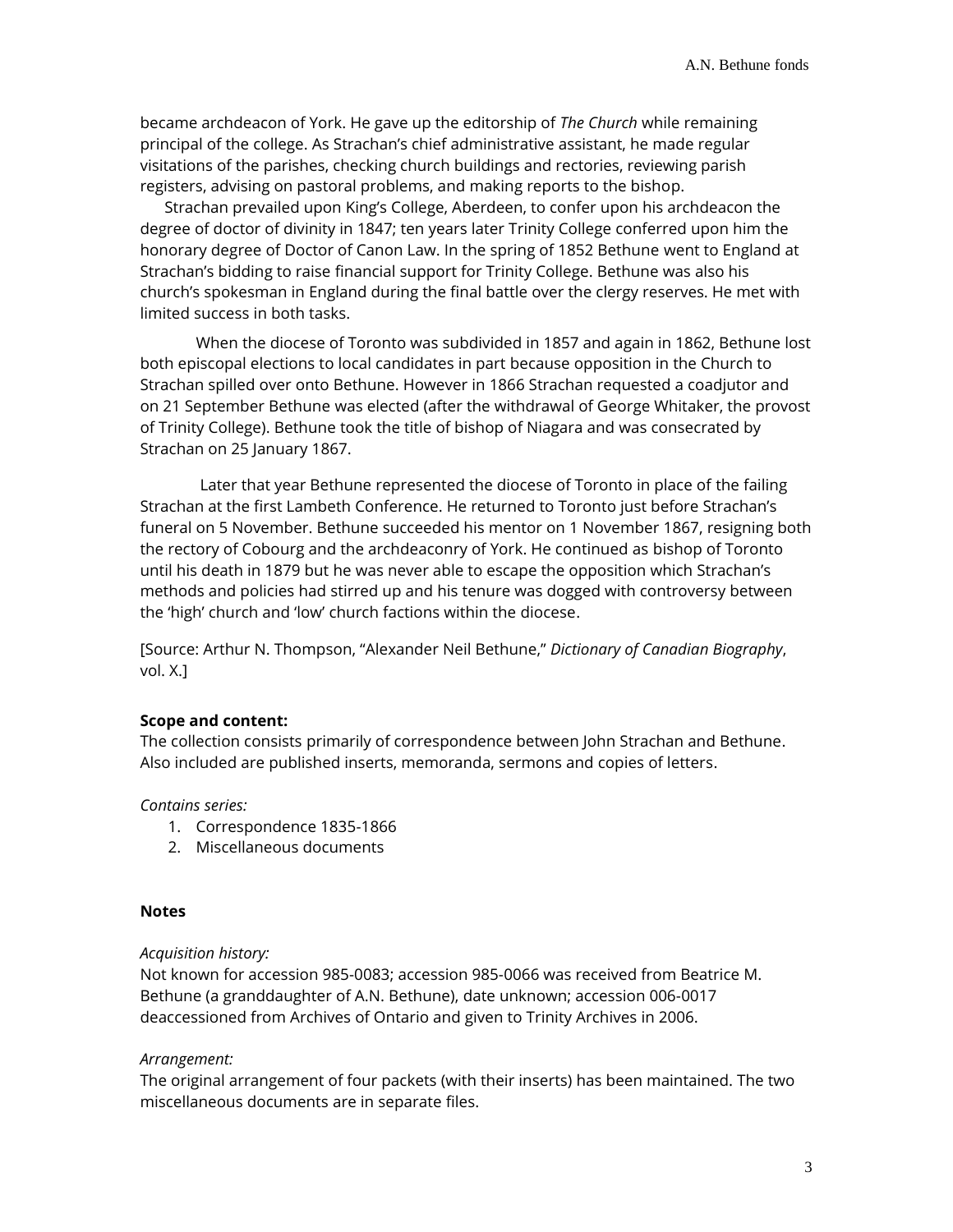*Restrictions on access*: None.

*Terms governing use and reproduction / publication*: Public domain

*Associated material*:

Other records relating to Bethune exist in the Anglican Church of Canada, Diocese of Toronto, and at the Archives of Ontario.

# **Provenance access points**:

Bethune, Alexander Neil (1800-1879)

## **SERIES 1: Correspondence**

**Dates of creation:**  1835-1866

### **Extent:**

7cm

## **Scope and content**:

Series consists mainly of correspondence from John Strachan to Bethune (but including published inserts, memoranda, sermons and copies of letters) relating to Church matters including the establishment of the diocese of Toronto, the running of the Diocesan Theological Institution, *The Church* newspaper, the management of clerical appointments etc in various parishes and missions, visits to parishes, finances.

## **Location**: Box 1

| <b>FOLDER/</b><br><b>UNIT TITLE</b> | <b>START</b><br><b>DATE</b> | <b>END DATE</b>        | <b>CONTENTS</b>                                                                                                                    | BOX/<br><b>FILE</b><br># |
|-------------------------------------|-----------------------------|------------------------|------------------------------------------------------------------------------------------------------------------------------------|--------------------------|
| Correspondence<br>1835-1844         | 3 lune<br>1835              | 28<br>December<br>1844 | - 3 letters, Strachan to Bethune, 3<br>June-28 December 1835<br>- 11 letters, Strachan to Bethune, 1<br>May 1843-10 December 1844  | $1 - 1$                  |
| Correspondence<br>1844-1849         | 26 July<br>1844             | 19<br>December<br>1849 | - 64 letters, Strachan to Bethune, 26<br>July 1844-19 December 1849<br>-letter J. William Barron to Strachan,<br>26 September 1844 | $1 - 2$                  |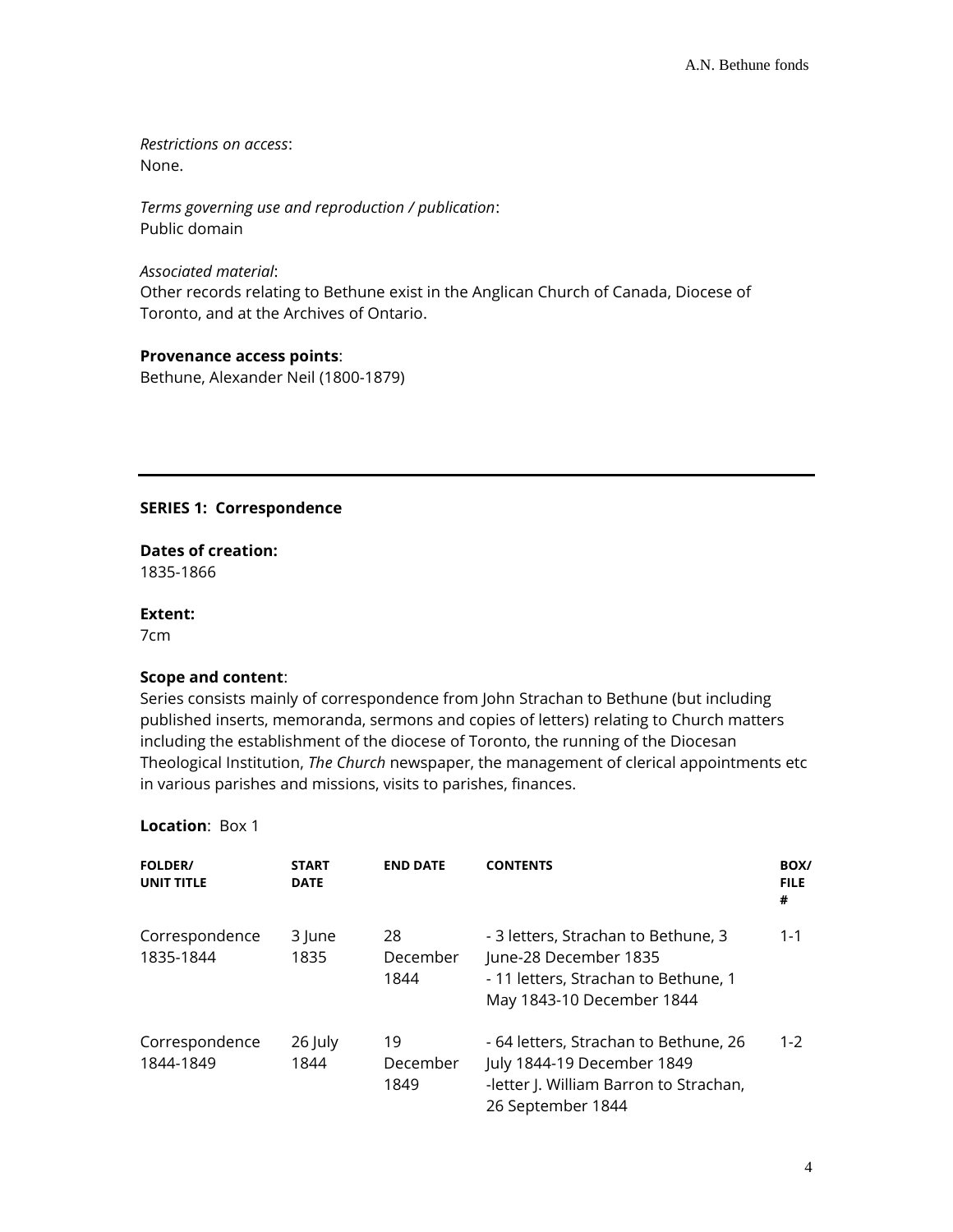|                             |                        |                        | - letter, Bethune to Strachan, 5 May<br>1847<br>- letter, Robert Gregg Cox to Bethune,<br>10 April 1849<br>- copies of 2 letters from Strachan to<br>the Rev. T. Lockett (24 June 1847 & 29<br>December 1848)<br>- copy of [Oxford] Monthly Tract no. 1<br>on the Resurrection, "by Members of<br>the Universities Addressed to all<br>Christians," with interpolations, no<br>date.                                                                                                         |         |
|-----------------------------|------------------------|------------------------|----------------------------------------------------------------------------------------------------------------------------------------------------------------------------------------------------------------------------------------------------------------------------------------------------------------------------------------------------------------------------------------------------------------------------------------------------------------------------------------------|---------|
| Correspondence<br>1850-1859 | 20<br>February<br>1850 | 22<br>December<br>1859 | - 123 letters Strachan to Bethune, 20<br>February 1850-22 December 1859<br>- memorandum & letter from<br>churchwardens of Stirling (late<br>Rawdon) to Bethune, 20 August 1853<br>- letters, E.H. Dewar to Bethune, 3 &<br>10 May, 11 June 1855<br>- letter to Francis Hincks from<br>Strachan, 16 May 1855, included in<br>letter sent to Bethune the same day<br>for his comments<br>-copy of letter from Strachan to<br>George Boulton, 2 November 1857                                   | $1 - 3$ |
| Correspondence<br>1860-1866 | 20<br>January<br>1860  | 13 October<br>1866     | - 59 letters Strachan to Bethune, 20<br>January 1860-6 October 1866<br>- letter to Strachan from J. Hillyard<br>Cameron, 27 June 1860<br>- letter to Strachan [?] from Colonel<br>Robert William Lowry, 11 January<br>1866<br>- letter Bethune to Strachan, 8<br>October 1866<br>- circular letter from Archbishop of<br>London [England], 13 October 1866<br>- statement of Episcopal Fund [circa<br>November 1866]<br>- note on canon law re coadjutor<br>bishops, no date [possibly 1866] | $1 - 4$ |